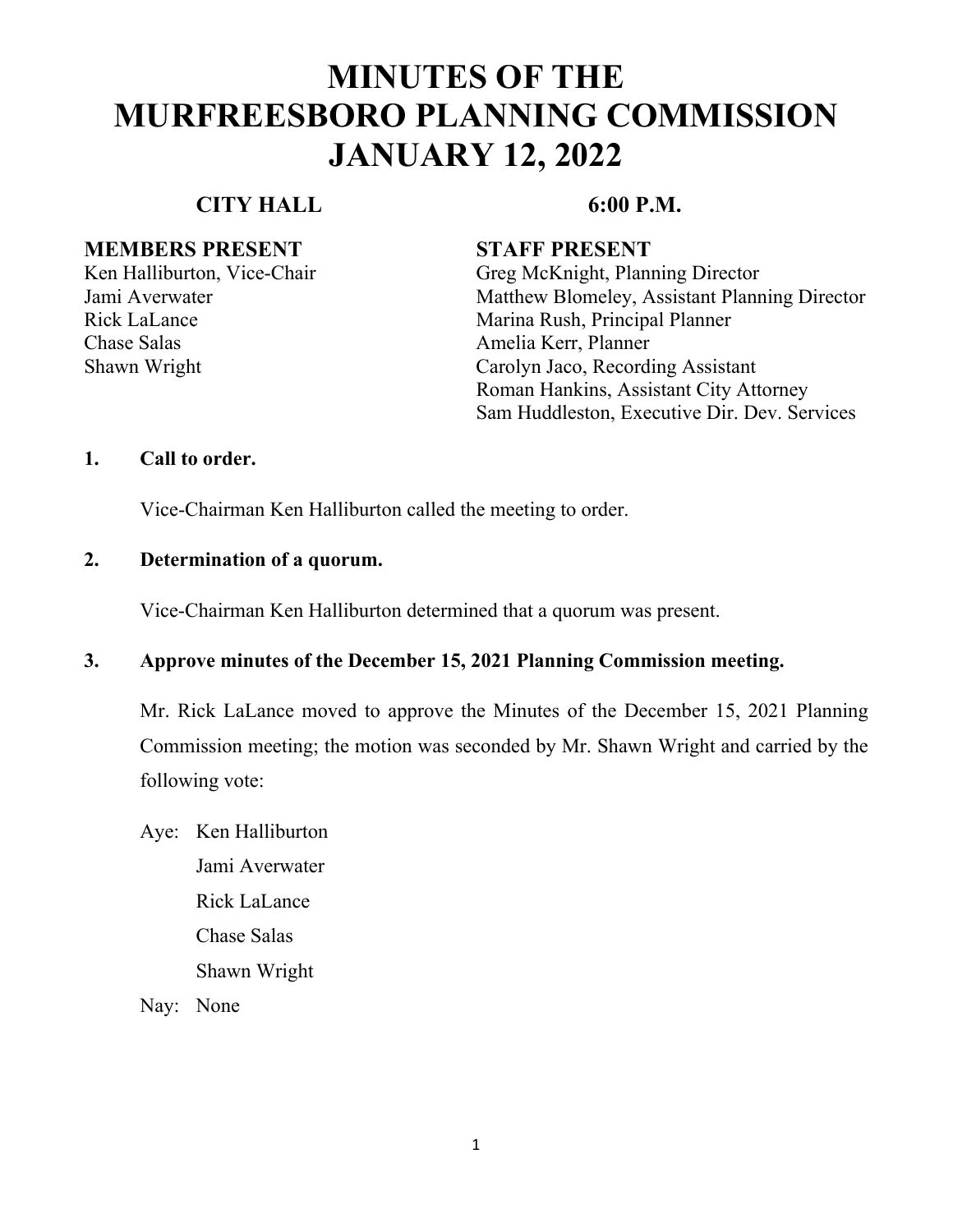### **4. Public Hearings and Recommendations to City Council:**

**Mandatory Referral/ROW Abandonment [2021-732] to consider the abandonment of a segment of Elam Road Right-of-Way, Kelley Frank of Kimley-Horn on behalf of Bucee's,LTD applicant**. Ms. Marina Rush presented the Staff Comments regarding this item, a copy which is maintained in the permanent files of the Planning Department and is incorporated into these Minutes by reference.

Vice-Chairman Ken Halliburton opened the public hearing. No one came forward to speak for or against the request; therefore, Vice-Chairman Ken Halliburton closed the public hearing.

There being no further discussion, Mr. Rick LaLance moved to approve the Mandatory Referral/ROW Abandonment subject to the recommended conditions of approval listed in the staff report; the motion was seconded by Mr. Shawn Wright and carried by the following vote:

Aye: Ken Halliburton Jami Averwater Rick LaLance Chase Salas Shawn Wright

Nay: None

### **5. Staff Reports and Other Business:**

## **Mandatory Referral [2021-733] to consider the abandonment of a portion of a drainage easement located on property along John Lee Lane, Matt Taylor of SEC,**

**Inc. applicant.** Ms. Amelia Kerr presented the Staff Comments regarding this item, a copy which is maintained in the permanent files of the Planning Department and is incorporated into these Minutes by reference.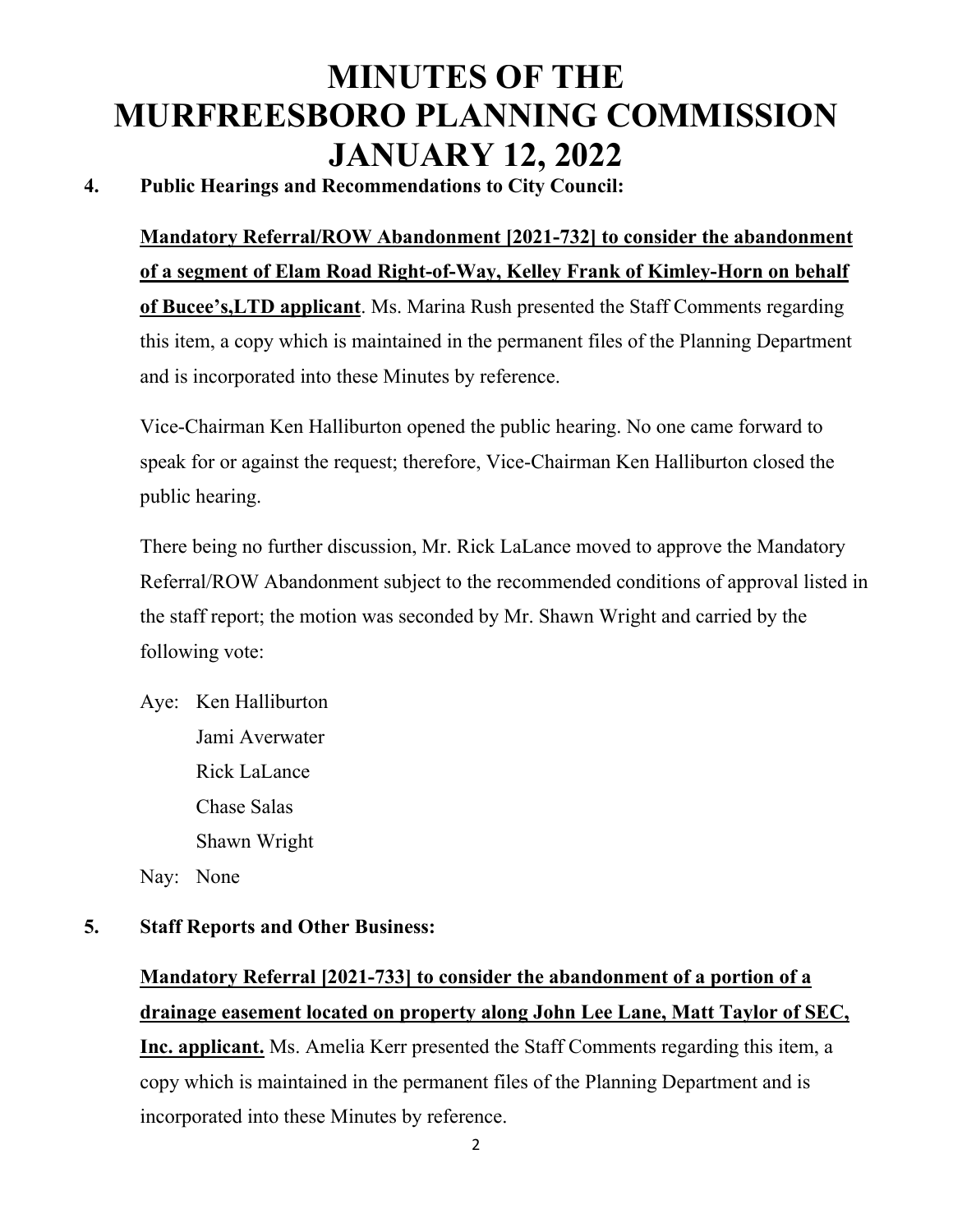There being no further discussion, Mr. Shawn Wright moved to approve the request subject to the recommended conditions of approval listed in the staff report; the motion was seconded by Ms. Jami Averwater and carried by the following vote:

Aye: Ken Halliburton Jami Averwater Rick LaLance Chase Salas Shawn Wright

Nay: None

**Mandatory Referral [2027-735] to consider the abandonment and relocation of a drainage easement located on property along Blue Heron Drive, Rivers Edge Investments, LLC on behalf of Davidson Homes applicant**. Ms. Amelia Kerr presented the Staff Comments regarding this item, a copy which is maintained in the permanent files of the Planning Department and is incorporated into these Minutes by reference.

There being no further discussion, Mr. Rick LaLance moved to approve the request subject to the recommended conditions of approval listed in the staff report; the motion was seconded by Mr. Shawn Wright and carried by the following vote:

Aye: Ken Halliburton Jami Averwater Rick LaLance Chase Salas Shawn Wright

Nay: None